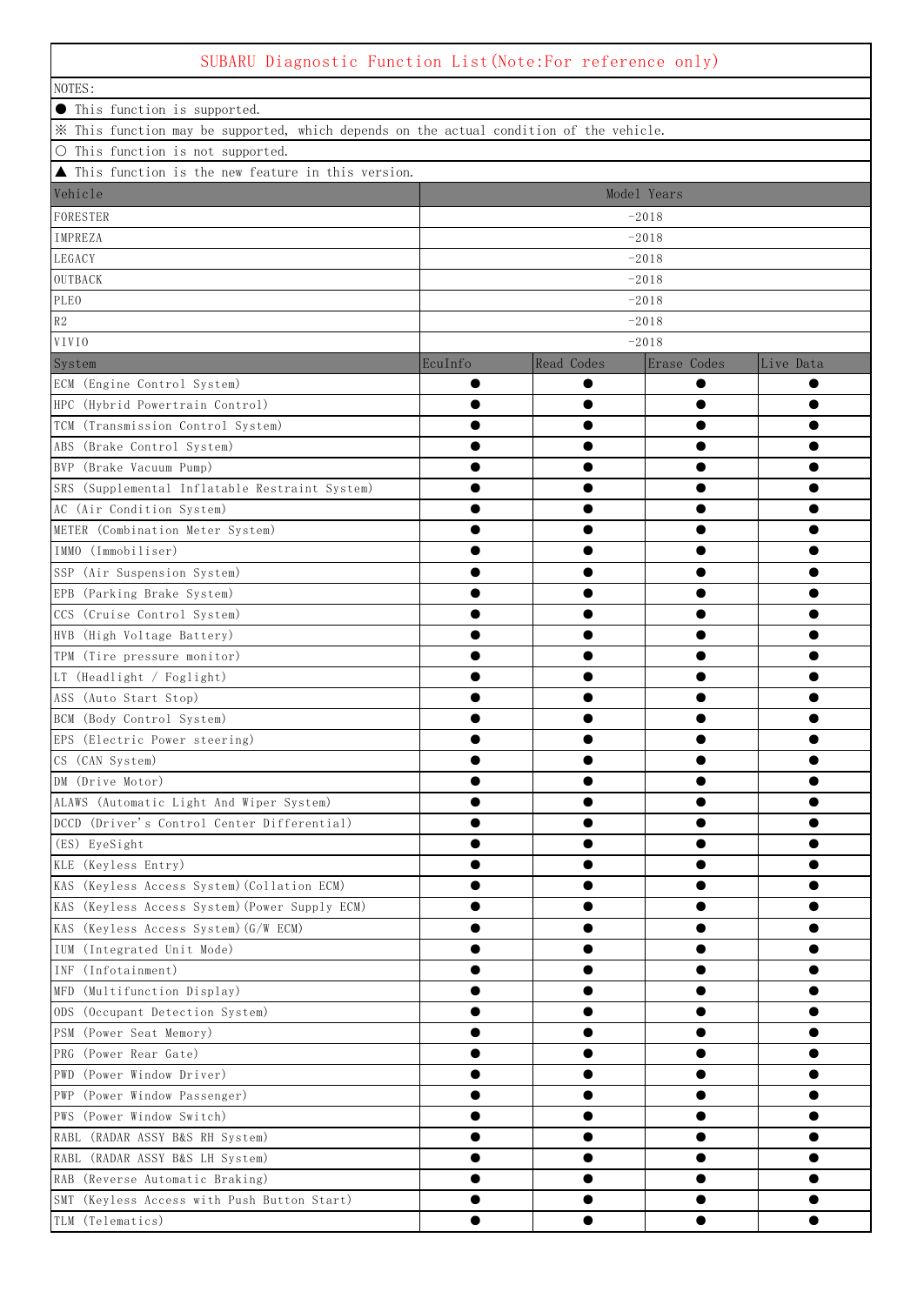| SUBARU DPF Function List (Note:For reference only)                                      |              |            |  |  |  |  |  |
|-----------------------------------------------------------------------------------------|--------------|------------|--|--|--|--|--|
| NOTES:                                                                                  |              |            |  |  |  |  |  |
| <b>O</b> This function is supported.                                                    |              |            |  |  |  |  |  |
| X This function may be supported, which depends on the actual condition of the vehicle. |              |            |  |  |  |  |  |
| ○ This function is not supported.                                                       |              |            |  |  |  |  |  |
| ▲ This function is the new feature in this version.                                     |              |            |  |  |  |  |  |
| Vehicle                                                                                 | Year         | <b>DPF</b> |  |  |  |  |  |
| FORESTER                                                                                | Up to 2019   | ⋇          |  |  |  |  |  |
| IMPREZA                                                                                 | Up to 2019   | ⋇          |  |  |  |  |  |
| <b>LEGACY</b>                                                                           | Up to 2019   | ⋇          |  |  |  |  |  |
| <b>OUTBACK</b>                                                                          | Up to $2019$ | ⋇          |  |  |  |  |  |
| R2                                                                                      | Up to 2019   | ⋇          |  |  |  |  |  |
| <b>PLEO</b>                                                                             | Up to 2019   | ⋇          |  |  |  |  |  |
| VIVIO                                                                                   | Up to 2019   | ⋇          |  |  |  |  |  |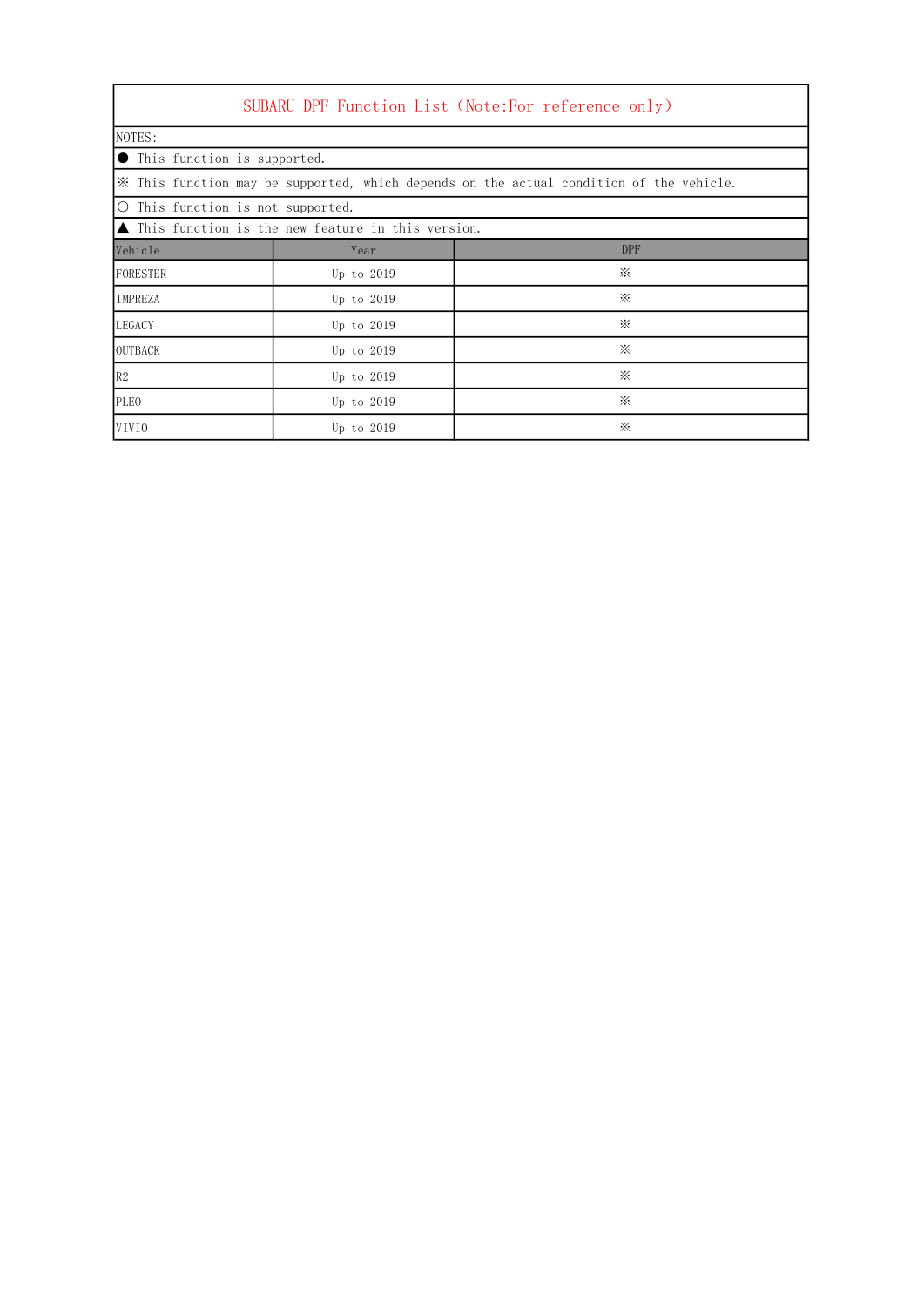| SUBARU INJ Function List (Note:For reference only)                                      |              |          |  |  |  |  |  |
|-----------------------------------------------------------------------------------------|--------------|----------|--|--|--|--|--|
| NOTES:                                                                                  |              |          |  |  |  |  |  |
| $\bullet$ This function is supported.                                                   |              |          |  |  |  |  |  |
| X This function may be supported, which depends on the actual condition of the vehicle. |              |          |  |  |  |  |  |
| O This function is not supported.                                                       |              |          |  |  |  |  |  |
| $\blacktriangle$ This function is the new feature in this version.                      |              |          |  |  |  |  |  |
| Vehicle                                                                                 | Year         | INJ      |  |  |  |  |  |
| FORESTER                                                                                | Up to 2019   | ⋇        |  |  |  |  |  |
| <b>IMPREZA</b>                                                                          | Up to $2019$ | ⋇        |  |  |  |  |  |
| <b>LEGACY</b>                                                                           | Up to 2019   | $\times$ |  |  |  |  |  |
| <b>OUTBACK</b>                                                                          | Up to 2019   | ⋇        |  |  |  |  |  |
| R2                                                                                      | Up to 2019   | ⋇        |  |  |  |  |  |
| <b>PLEO</b>                                                                             | Up to 2019   | ⋇        |  |  |  |  |  |
| VIVIO                                                                                   | Up to 2019   | ⋇        |  |  |  |  |  |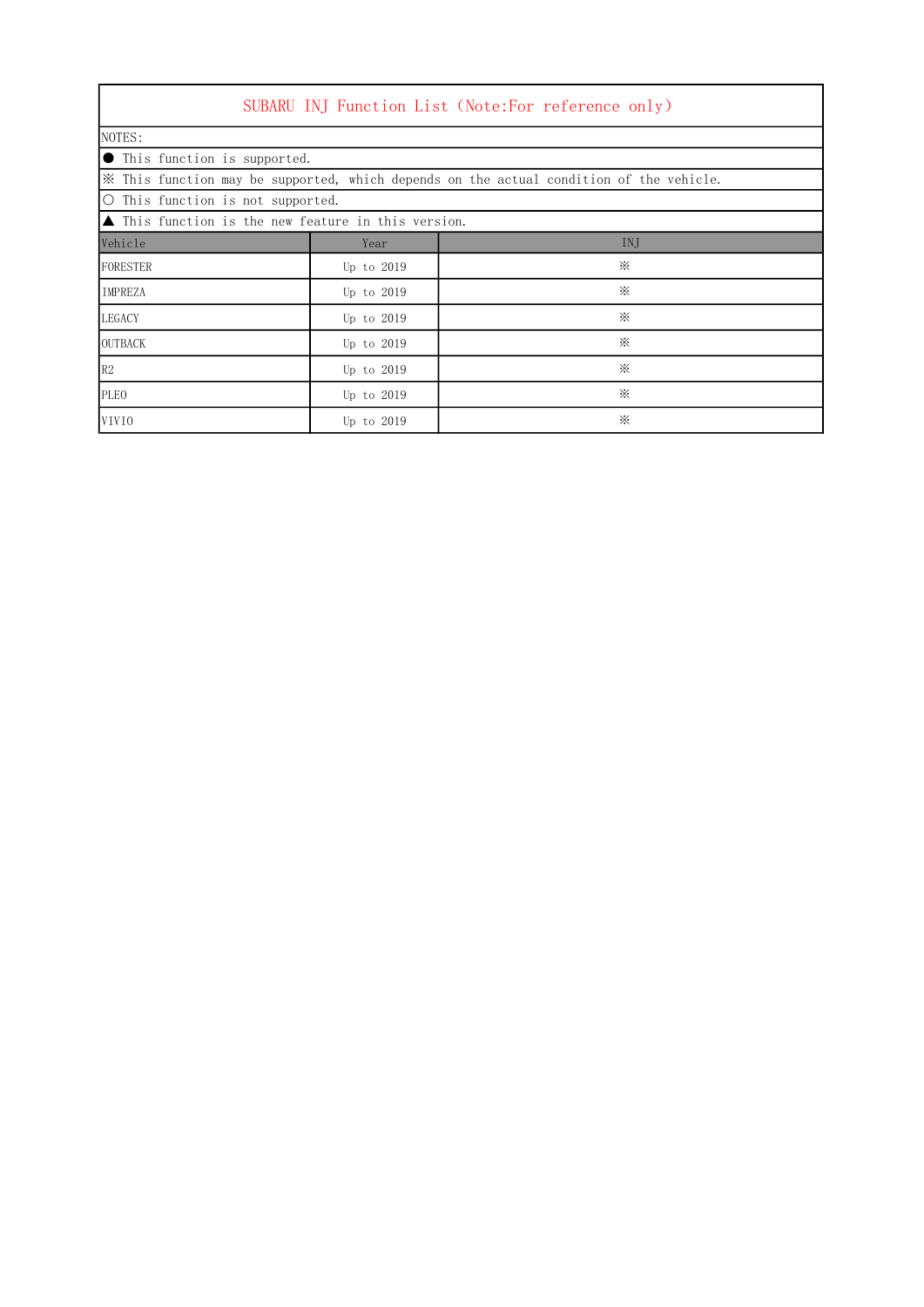|                                                                    |            | SUBARU OIL Function List (Note:For reference only)                                      |
|--------------------------------------------------------------------|------------|-----------------------------------------------------------------------------------------|
| NOTES:                                                             |            |                                                                                         |
| • This function is supported.                                      |            |                                                                                         |
|                                                                    |            | * This function may be supported, which depends on the actual condition of the vehicle. |
| O This function is not supported.                                  |            |                                                                                         |
| $\blacktriangle$ This function is the new feature in this version. |            |                                                                                         |
| Vehicle                                                            | Year       | 0IL                                                                                     |
| FORESTER                                                           | up to 2019 | $\times$                                                                                |
| IMPREZA                                                            | up to 2019 | $\times$                                                                                |
| LEGACY                                                             | up to 2019 | $\times$                                                                                |
| LIBERTY                                                            | up to 2019 | $\times$                                                                                |
| OUTBACK                                                            | up to 2019 | $\mathbb{X}$                                                                            |
| <b>PLEO</b>                                                        | up to 2019 | $\times$                                                                                |
| R2                                                                 | up to 2019 | $\times$                                                                                |
| TRIBECA                                                            | up to 2019 | $\times$                                                                                |
| VIVIO                                                              | up to 2019 | $\times$                                                                                |
| WRX/LEVORG                                                         | up to 2019 | $\times$                                                                                |
| XV/CROSSTREK                                                       | up to 2019 | $\times$                                                                                |
| BRZ VEHICLE                                                        | up to 2019 | $\times$                                                                                |